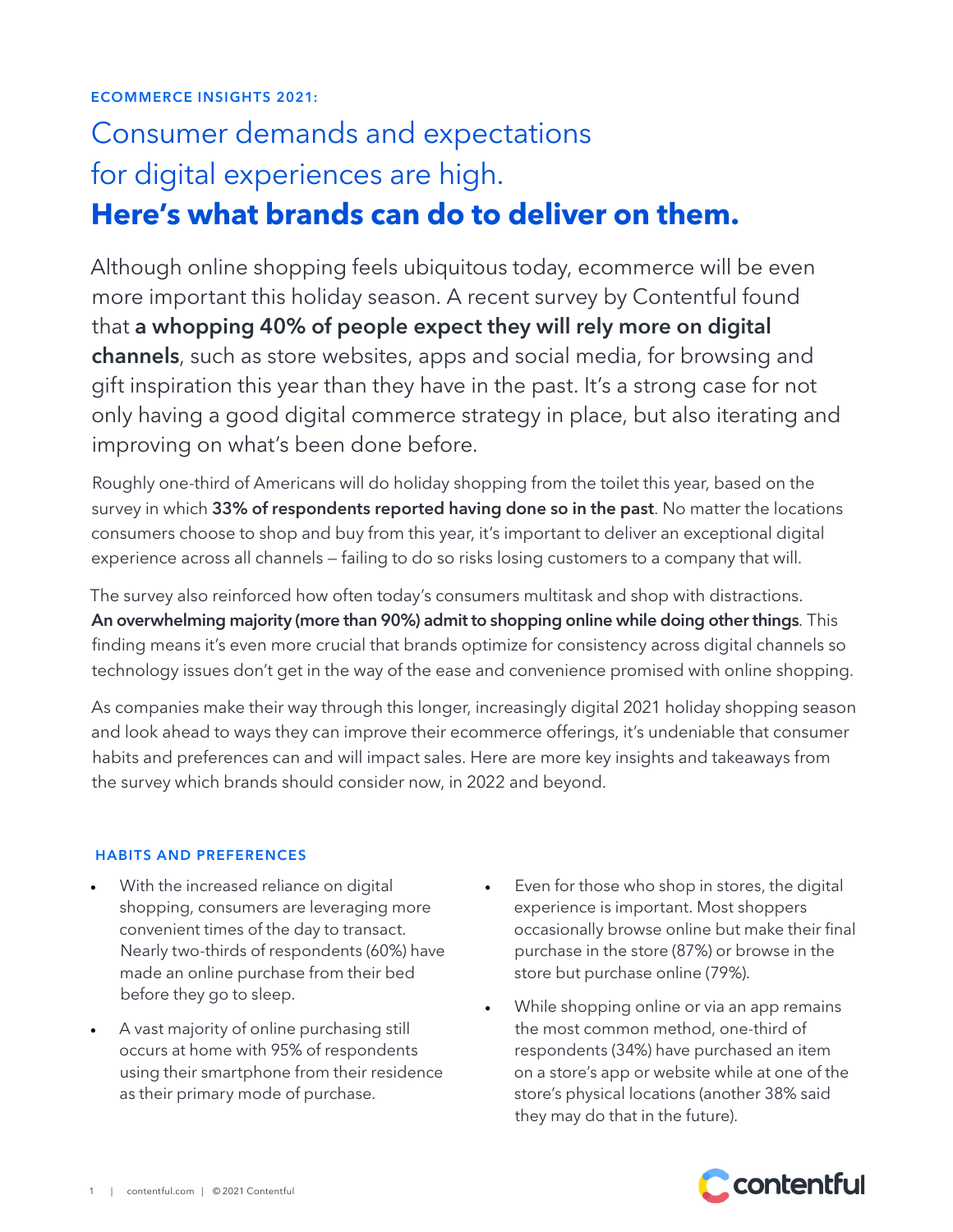#### IF YOU BUILD IT THEY WILL COME — IF YOU DON'T, THEY'LL GO ELSEWHERE

- 80% of respondents say a consistent look, feel and experience from brands is important regardless of how they access them digitally (e.g., website vs. smartphone app) and nearly 50% of respondents say they feel frustrated or confused when the shopping experience differs from mobile app to the store's website.
- More than 60% of respondents say they've abandoned a digital shopping purchase because of a poor user experience.
- Respondents stated that the top three aspects of a digital shopping experience that leave bad impressions and make them less likely to purchase or return later are: 1. confusing navigation, 2. slow or unresponsive apps or websites and 3. insufficient or inconsistent product information.

#### HOW TO DELIVER THE DIGITAL COMMERCE EXPERIENCE CUSTOMERS EXPECT

Consumers are in the driver's seat and are creating personalized shopping experiences with brands, based on their preferences for how, where and when to engage. Creating consistency across customer touchpoints and channels, including digital platforms and brick-and-mortar stores, is the key to eliminating ecommerce friction and maintaining happy, loyal customers.

Companies that invest in gaining (and maintaining) a deep understanding of their customers, including how and where they interact with the brand, have a competitive advantage. With this data in hand, brands can position themselves to keep pace with changing customer preferences. They can innovate, experiment and iterate regularly to deliver the right experience, at the right time, in the right channel.

To achieve this level of agility, brands must introduce a modern content platform into their tech stack. Content, in its many forms — text (e.g., product details), images (e.g., product photos) and video (e.g., product demonstrations) — is the heart of every digital shopping experience. It's what customers see and interact with on the app or company website and it greatly impacts their experience with and perception of the brand. Leading global brands and direct-to-consumer startups alike know that a modern content platform is essential to their success in the digital-first era.

A modern content platform simplifies and streamlines the technical underpinnings of content delivery. It also reduces the burden developers often bear in building and maintaining these systems — it frees them up to focus on projects that directly impact customer experience. This type of content solution also allows for collaborative and autonomous work among developers and content creators, supporting quick assembly and reuse of content across channels, iteration and experimentation and quick spin ups of new experiences. This, in turn, positions brands to provide the seamless, consistent, compelling experiences their customers demand.